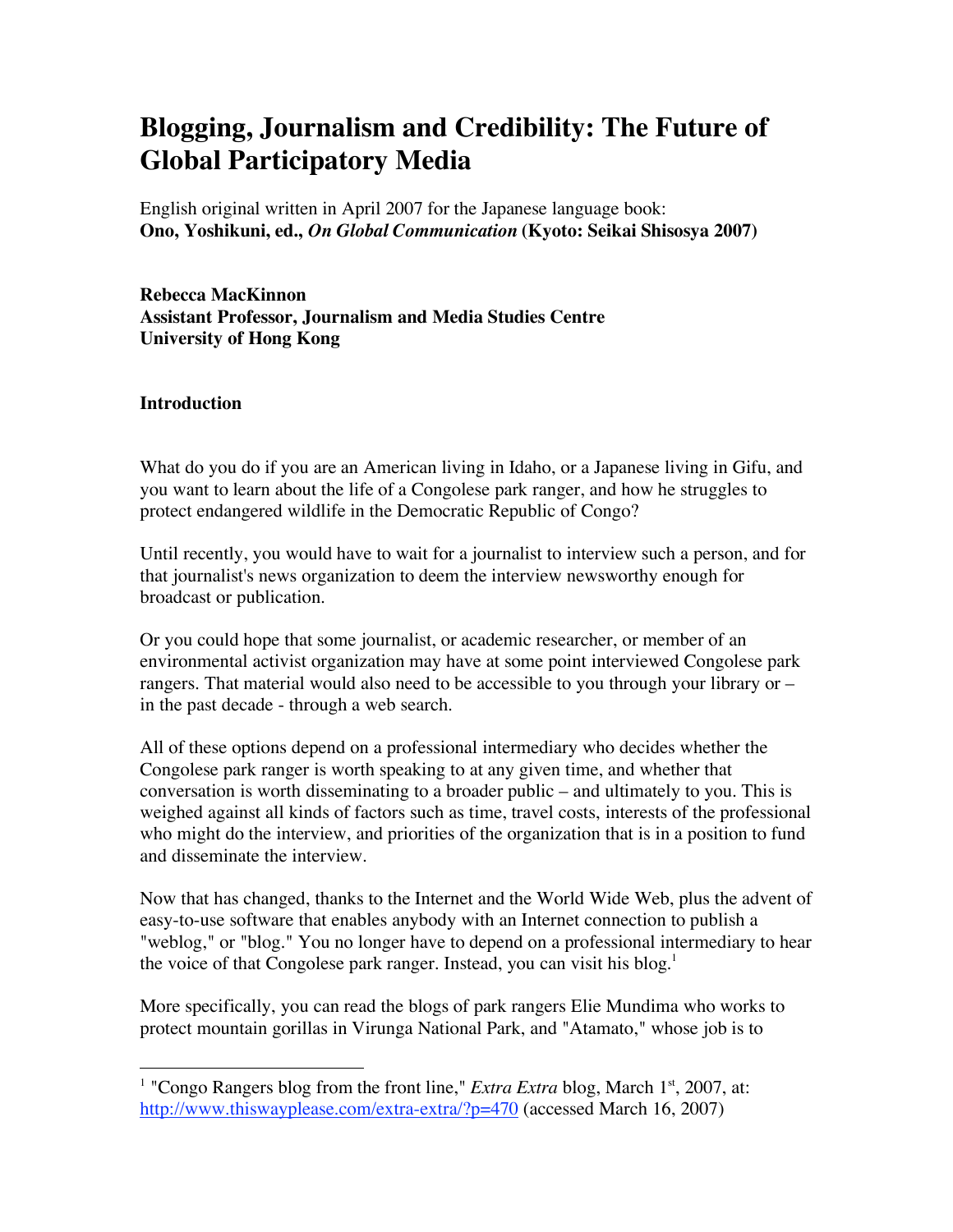protect Virunga's last remaining hippos.<sup>2</sup> These men write regularly about their work, the people they work with, and the issues they face. They upload pictures and video. They are speaking directly, in English, to anybody in the world who might be interested. They have taken media creation into their own hands and are no longer dependent on any media professional for them to speak to a global audience.

What has happened here? With park rangers publishing personal accounts directly from Africa's wildlife preserves, has professional journalism on African wildlife issues been made unnecessary? On the other hand, is this kind of unfiltered, unedited and "unprofessional" online writing doing the public a disservice by creating disinformation and increased confusion about what is actually "true" in the world?

The answer to both questions is "no." It is true that professionals have lost control over media, and lost control over how the public gets its "news." At the same time, professional journalists continue to have a vital role to play in informing the public about world events.

What has changed is that professionals must now share this job with amateurs. And, as a result of interactive Internet technologies, professionals will be expected to engage in dialogue with the public about the events they are covering. This may be frightening to many journalists who are used to doing their jobs a certain way. But if the purpose of journalism is to inform the public, then professional journalists should welcome the fact that global information flows – and thus the global conversation – are being democratized. Today's journalists have a unique opportunity: to shape the future of a more democratized, participatory kind of journalism.

# **The purpose of journalism**

The role of journalism – and the journalist – is viewed somewhat differently in different societies. At the same time, since the 1960's and 70's there has been growing global consensus that true journalism is not same thing as propaganda or public relations. Article 19 of the Universal Declaration of Human Rights reads: "Everyone has the right to freedom of opinion and expression; this right includes freedom to hold opinions without interference and to seek, receive and impart information and ideas through any media and regardless of frontiers." <sup>3</sup> Article 19 is invoked around the world by professional

 <sup>2</sup> See *Elie Mundima Nkuba: Working to Protect the Mountain Gorillas of Congo*, at: http://www.wildlifedirect.org/elie/ (accessed March 16, 2007) and *Atamato: My Life with the Hippos of Ishango*, at: http://www.wildlifedirect.org/atamato/ (accessed March 16, 2007)

<sup>3</sup> *Universal Declaration of Human Rights*, Adopted and proclaimed by General Assembly resolution 217 A (III) of 10 December 1948, as published on the United Nations website, at: http://www.un.org/Overview/rights.html (accessed March 17, 2007).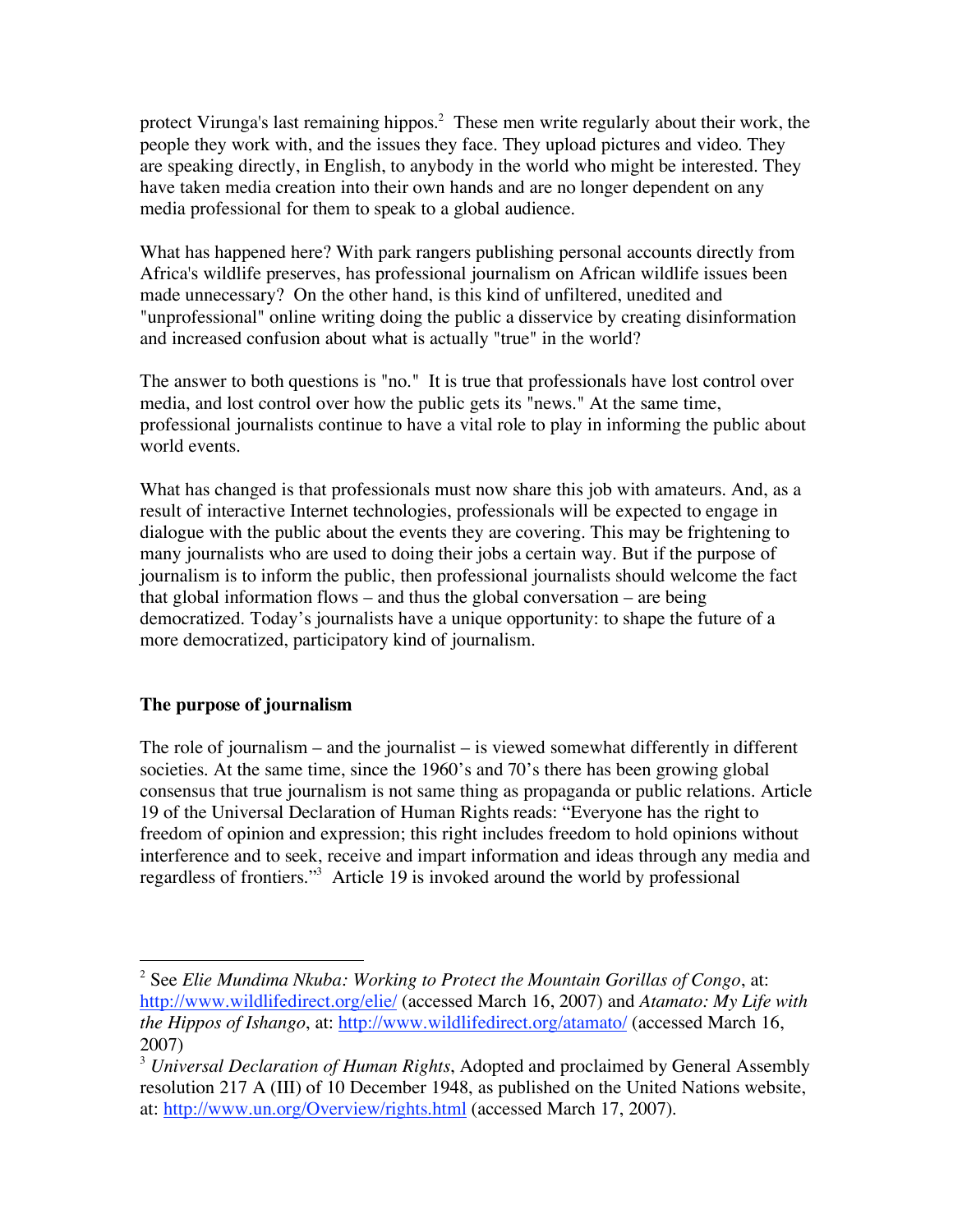journalists, bloggers, and other online writers in countries where people face censorship, government pressure, or arrest as a result of their work.<sup>4</sup>

The idea that journalism should serve a higher social purpose, different from entertainment-oriented commercial media products, is also globally accepted. The Declaration of Rights and Obligations of Journalists (known as the "Munich Charter"), drawn up in 1971 and later adopted by the International Federation of Journalists and by most of Europe's journalists' unions, states:

All rights and duties of a journalist originate from this right of the public to be informed on events and opinions. The journalists' responsibility towards the public excels any other responsibility, particularly towards employers and public authorities.<sup>5</sup>

The Committee for Concerned Journalists spent five years conducting research from 1997 to 2002 in an effort to define common journalistic principles. The result was the following Citizens' Bill of Journalism Rights:

- 1. Truthfulness
- 2. Proof that the journalists' first loyalty is to citizens
- 3. That journalists maintain independence from those they cover
- 4. That journalists will monitor power and give voice to the voiceless
- 5. A forum for public criticism and problem solving
- 6. News that is proportional and relevant<sup> $6$ </sup>

Bill Kovach and Tom Rosenstiel argue in their classic book, *The Elements of Journalism*, that "the purpose of journalism is to provide people with the information they need to be free and self-governing."<sup>7</sup> In the American context where there is consensus about what "free" and "self-governing" mean, this statement makes sense. In a more global context, however, terms like "freedom" and "self-governance" are often used in the context of struggles for sovereignty and power between different ethnic and religious groups, and in

http://portal.unesco.org/ci/en/ev.php-

 <sup>4</sup> For one example see *Mahmood's Den*, <sup>a</sup> blog written by a Bahraini businessman, who has posted the text of Article  $19<sup>th</sup>$  on the front page of his blog (see lower right-hand corner) as justification for his writing in the face of government pressure and censorship. See http://mahmood.tv (accessed March 17, 2007).

<sup>5</sup> Reprinted in Reporters Without Borders, *Practical Guide for Journalists*, (published jointly with UNESCO in 2002), pp. 14-16. Downloadable at:

URL\_ID=5558&URL\_DO=DO\_TOPIC&URL\_SECTION=201.html (accessed March 17, 2007).

<sup>&</sup>lt;sup>6</sup> "What Citizens Should Expect from the Press," Committee of Concerned Journalists, February 26, 2007, at: http://www.concernedjournalists.org/node/65 (accessed March 17, 2007)

<sup>7</sup> Bill Kovach & Tom Rosenstiel, *The Elements of Journalism* (New York: Three Rivers Press, 2001), p. 12.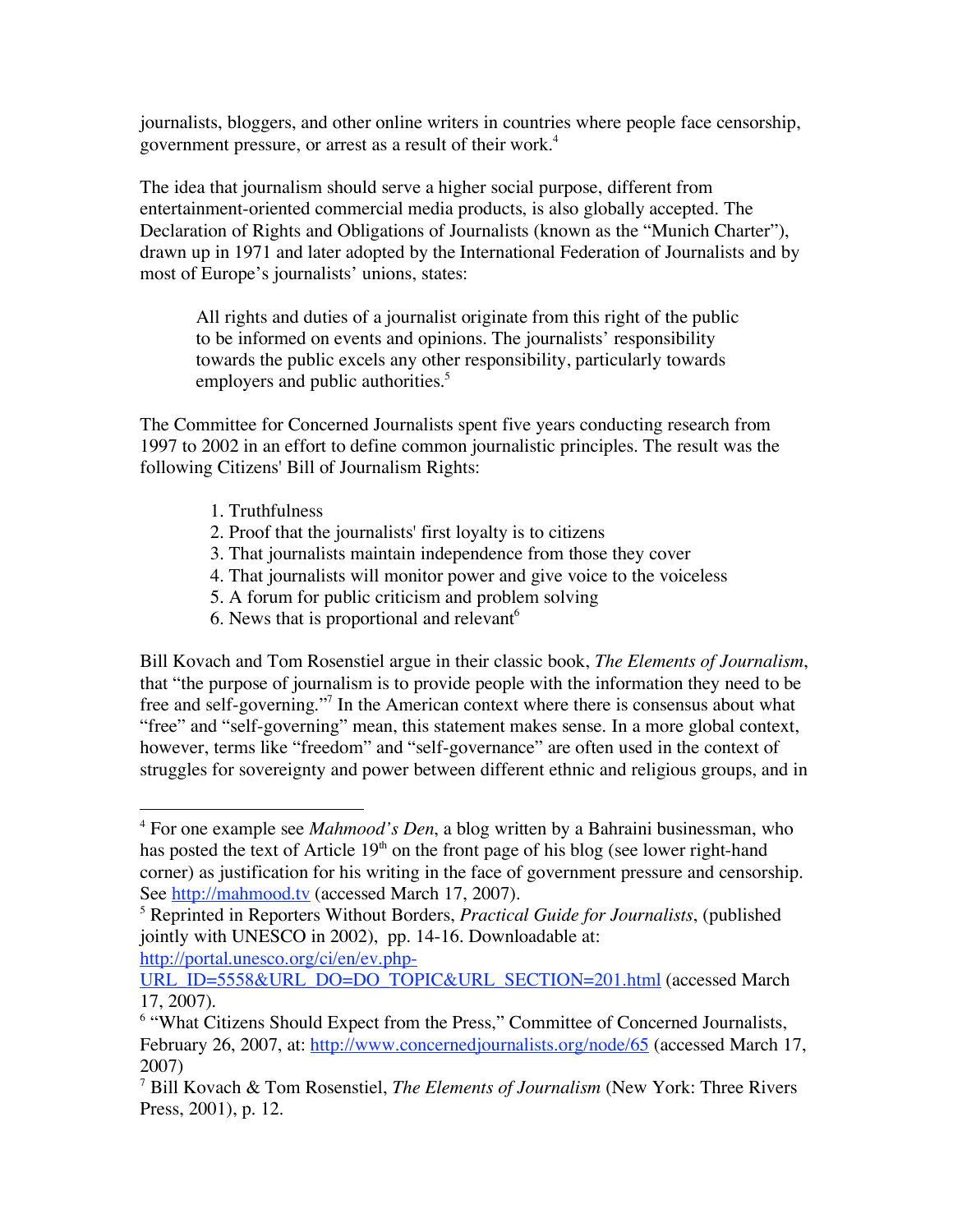separatist struggles. Such struggles may or may not relate to (or result in) greater freedom for the individual. Thus the Kovach and Rosenstiel definition is slightly more problematic when applied globally.

A more internationally applicable statement of journalism's purpose in the Internet age would be as follows:

#### **The purpose of journalism is to inform and facilitate public discourse about issues and events that impact people's ability to make informed decisions about their lives, their work, and their relationship with their leaders.**

Based on this definition, one can argue that blogs and other forms of online "citizen media" have the potential to contribute significantly to journalism's purpose – and in many places are already doing so.

# **From lecture to conversation**

Journalism can be more "participatory" because the World Wide Web has evolved from "read-only" to "read-write." In other words, in the past only a small proportion of people had the means (in terms of time, money, and skills) to create content that could reach large audiences. Now the gap between the resources and skills needed to consume online content versus the means necessary to produce it have narrowed significantly to the point that nearly anyone with a web-connected device can create media.

As Dan Gillmor, founder of the Center for Citizen Media declared in his 2004 book *We the Media*, journalism is evolving from a lecture into a conversation.<sup>8</sup> He also points out that new interactive forms of media have blurred the distinction between producers of news and their audience. In fact, some view the term "audience" to be obsolete in the new world of interactive participatory media. New York University professor and blogger Jay Rosen refers to them as "the people formerly known as the audience."<sup>9</sup> In "We Media," a treatise on participatory journalism, Shayne Bowman and Chris Willis suggest that the "audience" should be re-named "participants."<sup>10</sup>

 <sup>8</sup> Dan Gillmor, *We the Media*, (O'Reilly; First Ed 2004), "Introduction."

<sup>&</sup>lt;sup>9</sup> Jay Rosen, "Top Ten Ideas of '04: News Turns from a Lecture to a Conversation," *Pressthink*, December 29, 2004, at:

http://journalism.nyu.edu/pubzone/weblogs/pressthink/2004/12/29/tp04\_lctr.html (accessed March 17, 2007); See also Rosen, "The People Formerly Known as the Audience," Pressthink, June 27, 2006, at:

http://journalism.nyu.edu/pubzone/weblogs/pressthink/2006/06/27/ppl\_frmr.html (accessed March 17, 2007)

 $10$  Shayne Bowman and Chris Willis, "We Media: How audiences are shaping the future of news and information," published 2003 online at:

http://www.hypergene.net/wemedia/download/we\_media.pdf by The Media Center at the American Press Institute. (accessed March 17, 2007)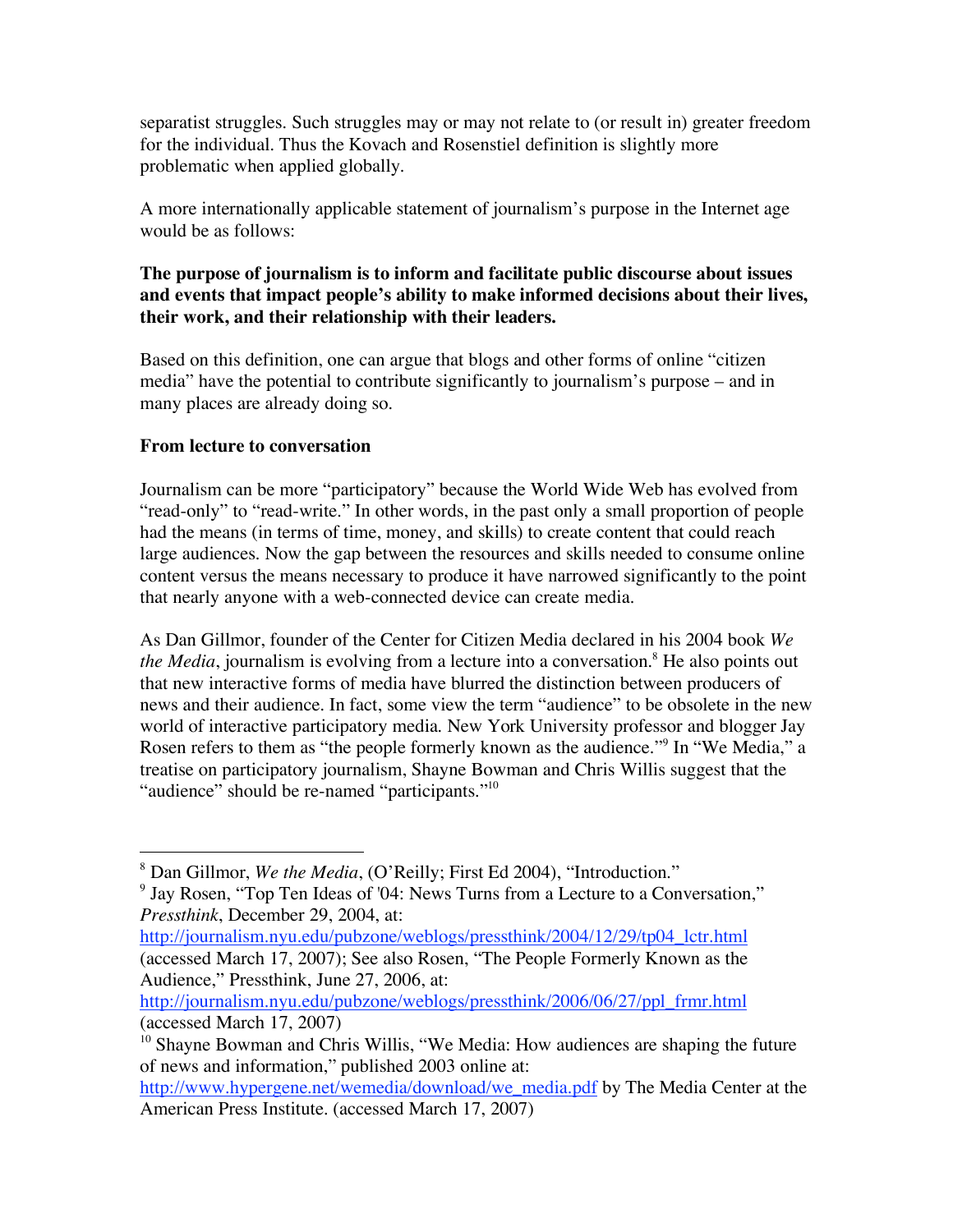Blogs, or "weblogs," are a widely used and growing form of participatory media because they are so easy to set up and use. They are published with user-friendly authoring software that can be used by a person with minimal technical skills to publish text, pictures, and even audio or video onto the web. The name "weblog" comes from "web log" due to the fact that entries on blogs are posted in reverse-chronological order, with the most recent entries appearing on top. Each entry posted to a blog has its own unique web address or URL, thus making it easy for other websites or blogs to link to that particular piece of content. Most major blogging platforms also generate an automatic "feed" of the posts, so that readers can subscribe to the blog's content through newsreader programs. Many blogs (though not all) also allow readers to post comments in reaction to each entry being written or posted.

One of the world's first bloggers, California-based Dave Winer, has now been blogging for over ten years. <sup>11</sup> Blogging did not become truly widespread, however, until the advent of user-friendly, often free blogging platforms such as blogger.com (now owned by Google).<sup>12</sup> In April 2007, the San Francisco-based global blog-tracking company, Technorati, counted the global "blogosphere" as containing over 70 million blogs. Japanese bloggers were found to be the world's most active, taking up 37% of the world's blog posts, with English language blog posts coming second at 36%<sup>13</sup> According to Japan's Ministry of Internal Affairs and Communications, by April 2006 there were 8.68 million Japanese blogs.<sup>14</sup> Some suspect that while Technorati does a good job at counting blogs in North America, Western Europe and a certain other developed countries such as Japan, the blog search company likely undercounts the number of blogs in Chinese, Arabic and many other languages. <sup>15</sup> In September 2006 the China Internet Network Information Center reported that the mainland Chinese blogosphere alone contains as many as 30 million blogs, with about 17 million currently active. <sup>16</sup> Thus it is

<sup>&</sup>lt;sup>11</sup> Dave Winer, "A Decade of Scripting News," *Scripting News*, April 1, 2007 at: http://www.scripting.com/stories/2007/04/01/aDecadeOfScriptingNews.html (accessed April 7, 2007).

<sup>&</sup>lt;sup>12</sup> See "The Story of Blogger," at http://www.blogger.com/about (accessed April 7, 2007).

<sup>&</sup>lt;sup>13</sup> David Sifry, "State of the Live Web, April 2007," Technorati blog, April 5, 2007, at: http://technorati.com/weblog/2007/04/328.html (accessed April 7, 2007).

<sup>&</sup>lt;sup>14</sup> Ministry of Internal Affairs and Communications press release, "Number of Registered Users of Blogs and SNSs," April 13, 2006, at:

http://www.soumu.go.jp/joho\_tsusin/eng/Releases/Telecommunications/news060413\_1.h tml (accessed April 7, 2007).

<sup>&</sup>lt;sup>15</sup> Ethan Zuckerman, "Meet the Bridgebloggers: Who's speaking and who's listening in the International Blogosphere," paper presented at "The Power and Political Science of Blogs" University of Chicago, September 16 – 17, 2005, Publication pending in Daniel Drezner and Henry Farrell, eds., *The Political Promise of Blogging* (Ann Arbor: University of Michigan Press).

<sup>&</sup>lt;sup>16</sup> China Internet Network Information Center, "CNNIC Releases 2006 Survey Report on China Weblog Market," September 24, 2006, at:

http://www.cnnic.net.cn/html/Dir/2006/11/06/4217.htm (accessed April 7, 2007).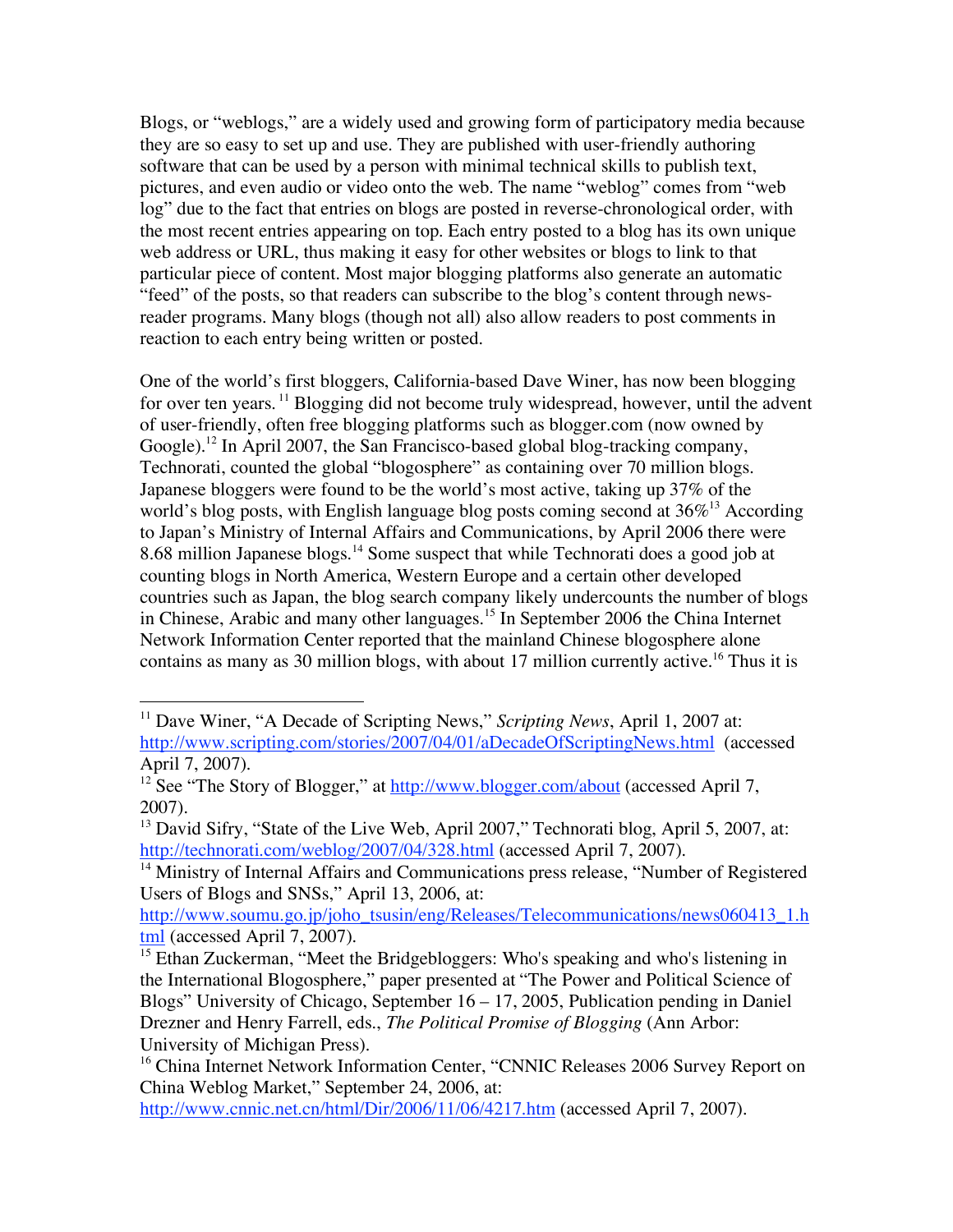possible that the number of blogs in the world could be closer to 100 million, though nobody knows for sure.<sup>17</sup>

Most bloggers do not set out to challenge news organizations for mass audiences, contrary to what some news editors may fear. Most write (or post photos, video or audio) to share their lives and interests with friends and family. Many others use their personal blogs to share ideas and brainstorm with their extended circle of professional colleagues and peers who are interested in the same subjects or issues that they are – subjects that tend not to be a focus of mainstream media stories, but which are nonetheless of interest to hundreds and sometimes even thousands of people. A "niche" blog is considered quite successful if it has a daily readership in the low thousands. From time to time, however, personal or "niche" bloggers with normally small readerships find themselves in the middle of a major event that happens to be of interest to mass audiences and the mass media – a tsunami, hurricane, coup or war. Or they happen to be expert in something that suddenly becomes important to large numbers of people – like constitutional law, or computer typeface, or seismology, or Bird Flu. Suddenly complete strangers are emailling around the web address of their blog and journalists are quoting them in news stories.

Lisa Williams, founder of PlaceBlogger, a website which aggregates blogs that focus "sustained attention to a particular place over time," explains that most people use their blogs to publish whatever they want, without considering the question of whether or not their work could be classified as journalism. Yet at the same time, many bloggers do commit "random acts of journalism" – sometimes intentionally, sometimes not.<sup>18</sup> There are many examples of bloggers whose primary reasons for blogging are not journalistic, but who find themselves eyewitnessing a major news event or contributing their expertise or perspective to the public discourse a major issue.

One such person is a Thai college student who in the Fall of 2006 was writing a blog titled "Gnarlykitty." (http://gnarlykitty.blogspot.com/) Describing herself as "shopaholic, mobile phone dependent," her audience usually consists of people who know her. Gnarlykitty's usual subjects include gadgets she covets, videos of bands she likes, accounts of nights out clubbing in Bangkok, complaining about school, et cetera. But on September 19<sup>th</sup>, 2006, when the Thai military staged a coup against Prime Minister Thaksin Shinawatra, Gnarlykitty became one of several English-language blogs providing first-hand accounts - in nearly real time – telling the world what it feels like to live through a military coup. Bloggers around the world discovered Gnarlykitty through

<sup>&</sup>lt;sup>17</sup> See Agence France Presse, "Japanese biggest posters in exploding weblog universe: study," *The Sydney Morning Herald*, April 6, 2007, at:

http://www.smh.com.au/news/Technology/Japanese-biggest-posters-in-explodingweblog-universe-study/2007/04/05/1175366399396.html (accessed April 7, 2007).

<sup>18</sup> Lisa Kocian, "Citizen journalists fill a niche with e-news," *The Boston Globe*, December 15, 2005 at:

http://www.boston.com/news/local/articles/2005/12/15/citizen journalists fill a niche with  $e$  news/?page=1 (accessed April 7, 2007).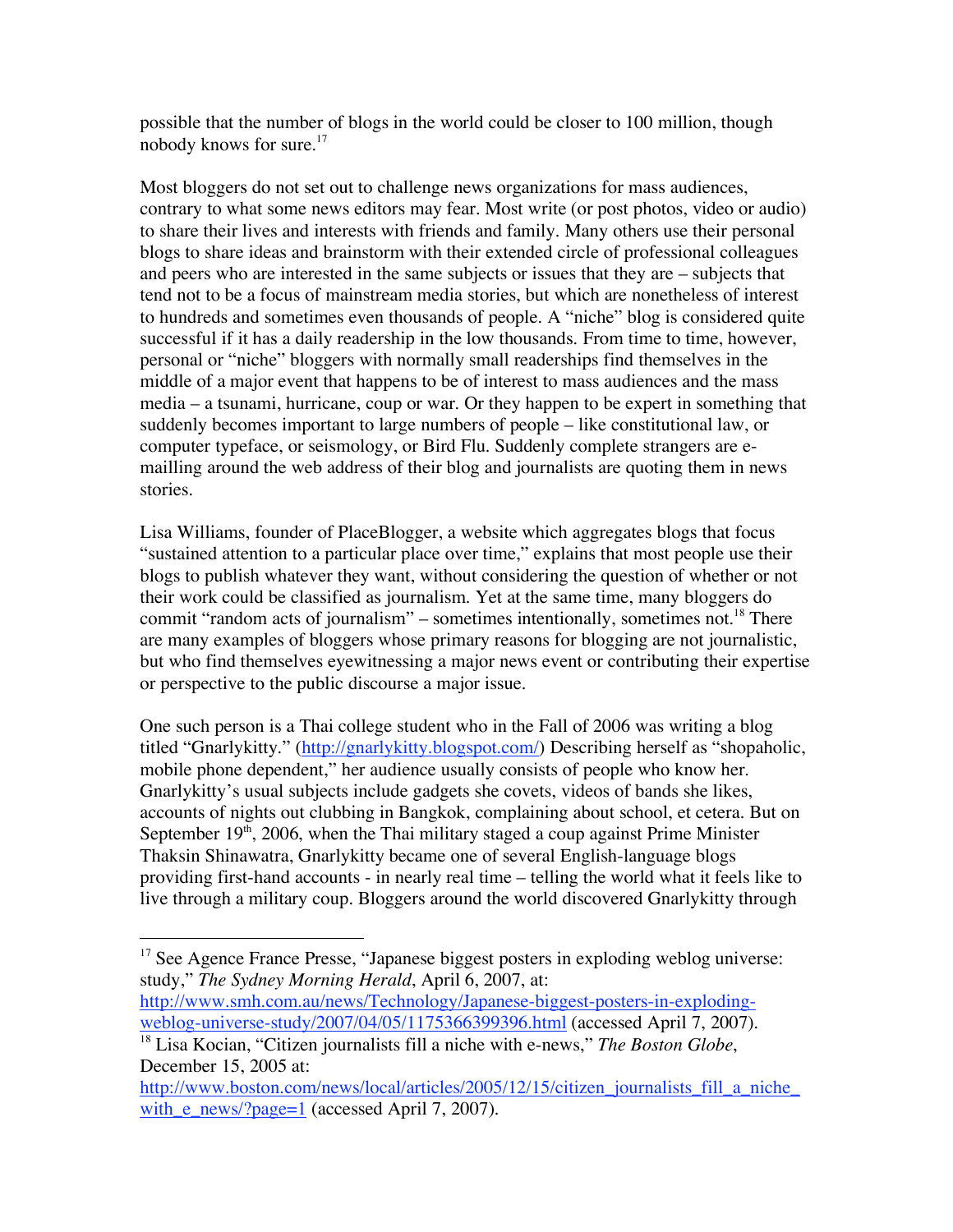other blogs that linked to friends… who linked to others who linked to her – in a viral spread of links. Others trolling the web on Sept. 19th for any possible scraps of information about what was happening on the ground in Bangkok found her through search engines. Journalists started quoting her, and suddenly she had been catapulted to the ranks of "citizen journalist."19

Gnarlykitty's blog is decorated in a pink theme and has a banner at the top declaring "Oh! See what the cat drags in!" Despite her sudden spike in traffic – bringing with it many new readers who held different expectations than her usual audience – she refused to change her style. Feeling pressure to act like a professional journalist, about one week after the coup she found it necessary to "clarify some stuff:"

… I am no expert at the subject (Coup, or politics in general). I don't even know how to use some of the terms to identify those "officials" in Thai or even in English. But the reason why I am blogging about this is that it is the least I can do to help report what is really going on while other channels of communications are altered, tampered, or even stopped. Over here in Thailand, to tell you the truth, there really isn't much going around because all sources are monitored, some censored, by this new Martial Law.

So I apologise if I cannot fully answer your questions about the Coup, or have a more "professional" looking blog. I know people are coming here from all sorts of directions and I thank you all so much for linking but I'm just a girl who's trying to graduate so she can get out of this big mess of a country, or at least get out there to help try to improve it.<sup>20</sup>

Gnarlykitty committed "random acts of journalism" which added to the outside world's understanding of what happened during the first hours and days of the coup. She provided the perspective of an ordinary person living through an event that was valuable due to her perspective and point of view. Yet at the same time she was not making a bid to replace the Associated Press or any other news organization.

There are many parts of the world, however, that simply are not getting regular coverage by major global news organizations. In these cases, the work of independent bloggers becomes much more important, by default.

<sup>19&</sup>lt;sup>4</sup>Military Coup!" *Gnarlykitty*, September 19, 2006, at:

http://gnarlykitty.blogspot.com/2006/09/military-coup.html; "Normalcy," *Gnarlykitty*, September 21, 2006, at: http://gnarlykitty.blogspot.com/2006/09/normalcy.html; "Mob at the Paragon," *Gnarlykitty*, September 22, 2006, at: http://gnarlykitty.blogspot.com/2006/09/mob-at-paragon.html (all accessed April 7,

<sup>2007).</sup>

<sup>20</sup> "Life like this," *Gnarlykitty*, September 24, 2006, at: http://gnarlykitty.blogspot.com/2006/09/life-like-this.html (accessed April 7, 2007).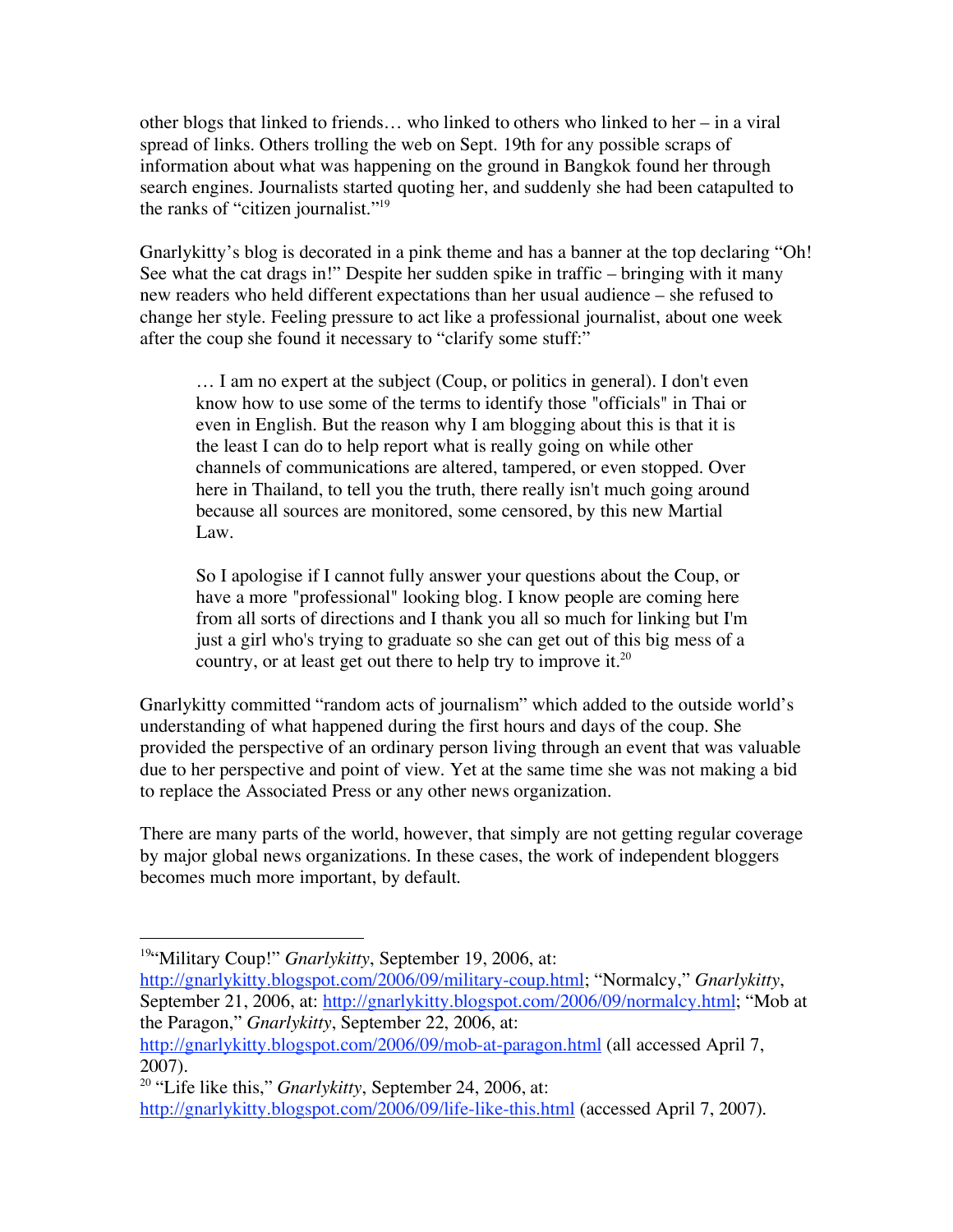#### **Media attention**

In 1980 UNESCO published a commissioned report titled "Many Voices, One World," more commonly known as "The MacBride Report," after the commission's leader Sean MacBride of Ireland.<sup>21</sup> The report highlighted a tremendous imbalance in information flows – with the bulk of news and information flowing from the Western developed world to the developing world, and a disproportionately smaller amount flowing in the other direction.

Among the report's many proposed solutions for remedying this global information imbalance, the commission recommended that "Conventional standards of news selection and reporting, and many accepted news values, need to be reassessed if readers and listeners around the world are to receive a more faithful and comprehensive account of events, movements and trends in both developing and developed countries." Further, it recommended that: "The press and broadcasters in the industrialized world should allot more space and time to reporting events in and background material about foreign countries in general and news from the developing world in particular.<sup>"22</sup>

The MacBride commission also concluded that for-profit commercial media alone does not adequately serve the public discourse – and can exacerbate global information inequities. The report's recommended solutions were so controversial in their challenge to the credibility of the world's most corporate-owned news organizations that they contributed to the U.S. decision to withdraw from UNESCO in 1984, returning only in  $2003.<sup>23</sup>$ 

More than decades since the MacBride report was released, the imbalance in global information flows is not greatly improved. In 2003, Ethan Zuckerman, a Research Fellow at Harvard's Berkman Center for Internet and Society, conducted a quantitative study to examine patterns of attention given by major English-language news organizations to various countries around the world. A computer-driven statistical analysis of content from the Washington Post, AP, Reuters, the New York Times, New York Post, Google News, CNN, BBC and AltaVista found that the way in which these news sources distribute their attention to different countries around the globe "is more

<sup>&</sup>lt;sup>21</sup> MacBride, et. al., "Many Voices, One World: Towards a new more just and more efficient world information and communications order," Unesco, 1980. Downloadable at: http://unesdoc.unesco.org/images/0004/000400/040066eb.pdf (accessed April 7, 2007)

<sup>&</sup>lt;sup>22</sup> *Ibid*. Note the MacBride report is available online unofficially in HTML format at: http://www2.hawaii.edu/~rvincent/mcbcon1.htm; The onclusions section can also be found at: http://ics.leeds.ac.uk/papers/vp01.cfm?outfit=ks&folder=4&paper=7 (all accessed April 7, 2007).

<sup>&</sup>lt;sup>23</sup> Kaarle Nordenstreng, "Something to Be Done: Transnational Media Monitoring" Transnational Broadcasting Studies, No.6, Spring/Summer 2001, at: http://www.tbsjournal.com/Archives/Spring01/nordenstreng3.html (accessed April 7, 2007).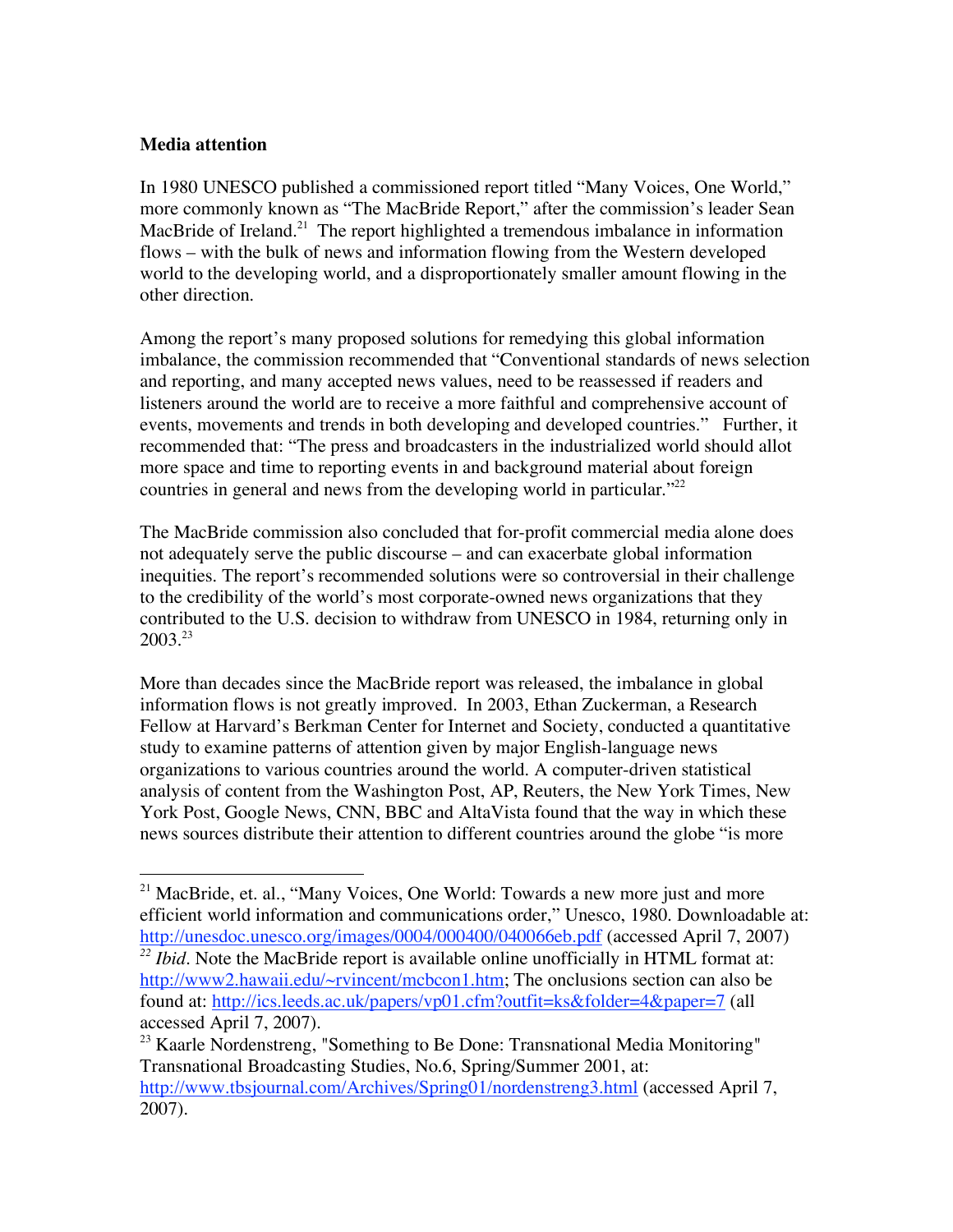directly proportional to national GDP than to any other single factor." The one exception was the BBC, whose global attention correlated more directly to population size.<sup>24</sup> Like the MacBride commission, Zuckerman expressed concern about the global policy consequences when major news media pay much more attention to rich nations than to poorer ones. In a later article he cited a 2004 report by the Center for Global Development titled "On the Brink, Weak States and US National Security," which suggested that roughly 50 failed and failing states must be closely watched and aided lest they become breeding grounds for global terrorism and crime. Zuckerman pointed out that all but three of the states listed in the report "are systematically undercovered by mainstream media." His conclusion: "Like the U.S. intelligence community, the U.S. news media are better configured for a world where threats come from superpowers than from failed states."25

Since then, U.S. news organizations have continued to downsize international news coverage, with a 10 percent decline in the number of foreign newspaper bureaus between 2000 and 2006. A 30 percent decline in the number of foreign correspondents for smaller and mid-sized newspaper has led a growing number of news outlets to rely on the same pool of news agency and syndicated news reports. <sup>26</sup> Such trends leave little hope that the news media informing the citizens of the world's major superpower will find the resources to give better coverage to the developing world.

Solutions, it appears, must be found elsewhere. Thanks to the Internet it is easier than ever before to create non-commercial, non-government, and alternative news services that fill the gaping gaps left unfilled by mainstream commercial media. Writing about possible solutions to the demise of the foreign correspondent in American news, Jeffrey Dworkin, Executive Director of the Committee of Concerned Journalists recently wrote: "the role of the blogger in foreign reporting needs to be rethought. It is just possible that a blogger-correspondent might be the next phase of reporting."<sup>27</sup>

#### **The Global Discourse**

http://www.ksg.harvard.edu/presspol/research\_publications/papers.htm

 <sup>24</sup> Ethan Zuckerman, "Global Attention Profiles - A working paper: First steps towards a quantitative approach to the study of media attention," The Berkman Center for Internet and Society, Research Publication No. 2003-06, 8/2003, downloadable at: http://cyber.law.harvard.edu/publications

 $25$  Ethan Zuckerman, "Using the Internet to Examine Patterns of Foreign Coverage," *Nieman Reports*, Fall 2004, pp 51-53.

<sup>&</sup>lt;sup>26</sup> Jill Carroll, "Foreign News Coverage: The U.S. Media's Undervalued Asset," Joan Shorenstein Center on the Press, Politics, and Public Policy, Working Paper Series, Fall 2006 (Revised March 2007), downloadable at:

<sup>27</sup> Jeffrey Dvorkin, "Finding the Next Generation of Foreign Correspondents," *Committee of Concerned Journalists*, February 22, 2007, at:

http://www.concernedjournalists.org/node/674 (accessed April 7, 2007).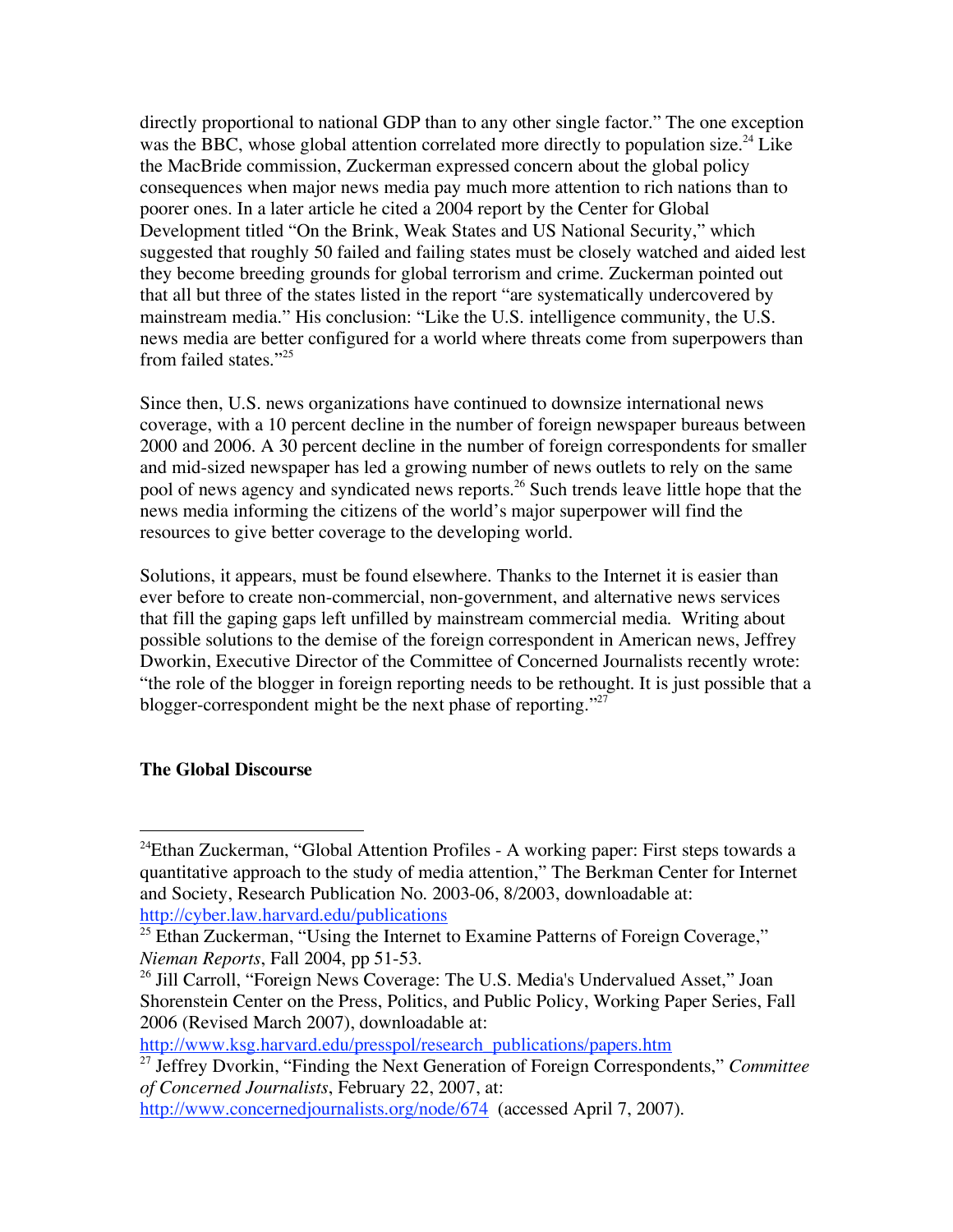The media world first awakened to the global power of first-hand, personal, "nonprofessional" accounts of events when a young Iraqi architect using the pen name "Salam Pax" captivated readers around the world with his personal accounts in English of what it was like to live through the U.S. invasion of Iraq. Since then, tens of thousands of people around the world have emerged to become "bridge bloggers:" people who blog about what is happening in their country for a broader global audience.<sup>28</sup>

A classic example of "bridge-blogging" can be found on the blog of Mahmood Al Youssif, an engineer living in the Gulf state of Bahrain. His blog "Mahmood's Den" provides biting (and often sarcastic) analysis of Bahraini politics in detail not available in the mainstream English-language Western press – or in Bahrain's official English language press, for that matter. Mahmood, an entrepreneur, makes no money from his blog. (http://mahmood.tv) He publishes online to participate in his region's political discourse, and also to act as a badly-needed bridge between East and West. As he writes on his blog's "About" page, his mission is to help bridge gaps of understanding between cultures: "Now I try to dispel the image that Muslims and Arabs suffer from - mostly by our own doing I have to say - in the rest of the world… I am no missionary and don't want to be. I run several internet websites that are geared to do just that, create a better understanding that we're not all nuts hell-bent on world destruction."<sup>29</sup>

Throughout the Middle East, citizens have been turning to blogs not only to engage with the West in English. Blogs – in English, Arabic, Persian, and other languages – have also fast become a form of alternative press in which people discuss things that are either not welcomed or ignored by the region's official media. Egyptian women have turned to blogs to express themselves in a society where they have limited outlets to do so, and also to publicize issues such as sexual harassment. Most blogs in the Middle East are not espousing to be the source of neutral news, but rather have become a vehicle for political activism in many countries. Blogs and the bloggers who write them have been observed to have a significant impact on the Kefaya opposition movement in Egypt, political protests in Bahrain, the 2006 Kuwaiti elections, anti-corruption campaigns in Libya, and political developments in Lebanon surrounding the 2006 war.<sup>30</sup>

<sup>30</sup> See Mark Lynch, "Blogging the New Arab Public," *Arab Media & Society*, February 2007, at: http://www.arabmediasociety.com/?article=10; Sune Haugbolle, "From A-lists to webtifadas: Developments in the Lebanese blogosphere 2005-2006," *op cit.* at: http://www.arabmediasociety.com/?article=40; Mona Eltahawy, "Arab blogs: Or how I learned to stop worrying and to love Middle East dictators," *op cit.* at:

http://www.arabmediasociety.com/?article=11; Luke Schleusener, "From Blog to street: The Bahraini public sphere in transition," *op cit.* at:

http://www.arabmediasociety.com/?article=15; and Sharon Otterman, "Publicizing the private: Egyptian women bloggers speak out," *op cit.* at:

http://www.arabmediasociety.com/?article=13 (all accessed April 7, 2007).

 <sup>28</sup> Zuckerman, "Meet the Bridgebloggers," *op cit.*

<sup>29</sup> See: http://mahmood.tv/about/ (accessed April 7, 2007).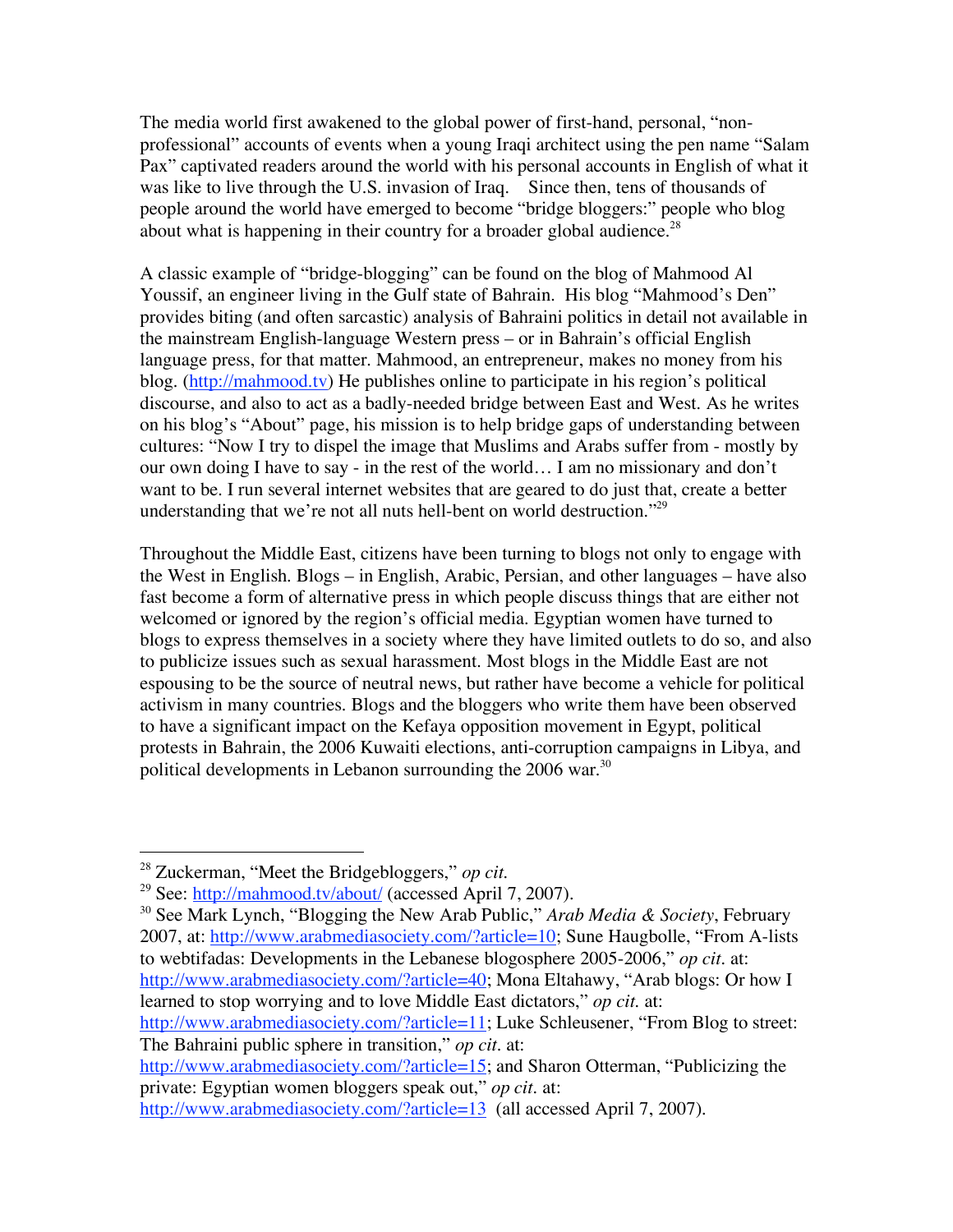In Hong Kong, media researcher and translator Roland Soong uses his blog "EastSouthWestNorth" as a bridge between the Chinese-language Internet and the English-speaking world. (see: http://www.zonaeuropa.com) Speaking at the 2006 Chinese Internet Conference in Singapore, Soong explained how he uses his blog to bridge between the "two different worlds" of English-language news and Chineselanguage news. He pointed out that for many reasons, the English-language international media covers China in less detail than the Chinese-language media (including media from Hong Kong and Taiwan who report under much more free conditions). Much of the China news coming out in English is delayed, and Western journalists tend to have different perspectives on news events in China than Chinese people do. His goal is not to replace the English-language mainstream media but rather to supplement it, and specifically: "(1) to make a difference in specific cases and (2) to create an awareness that things may be more complex than it seems. $131$ 

With more than 17 million active blogs in China, blogging has become very popular despite Internet censorship by the Chinese government as well as by private companies responding to government pressure. While censorship makes it difficult for Chinese bloggers to be as overtly political as in some other places, many Chinese bloggers nonetheless write about many things that cannot be found in China's mainstream media. Increasingly, Chinese blogs have become the place where controversial stories first appear and capture public attention – then once the Chinese internet is buzzing about them, journalists can justify covering these stories for mainstream Chinese media. In a survey of 72 foreign correspondents who cover China, 90% said that they follow blogs from or about China – written either in Chinese or English or both. More than half said they check Soong's blog, as well as Danwei.org, another English-language bridge blog that frequently translates content from the Chinese-language blogosphere, at least weekly.<sup>32</sup>

The journalists surveyed made it clear that they view the blogs as sources of story tips, ideas, and opinion which need to be followed up and confirmed; just as a journalist won't do a whole story around unconfirmed information given by one source, journalists surveyed do not directly report as fact what they read on blogs. $33$  At the same time, the bloggers are contributing to the journalists' understanding of a country, in addition to engaging readers directly in the journalists' home countries. Thus for instance, people in the United States who read China related stories in the *New York Times* can now also read

<sup>&</sup>lt;sup>31</sup> Roland Soong, "Individual Blogging for Social Transformation," Paper presented at The Fourth Chinese Internet Research Conference: China 's Internet and Chinese Culture, July 21-22, 2006 Singapore, online at: http://www.zonaeuropa.com/20060722\_1.htm (accessed April 7, 2007).

<sup>&</sup>lt;sup>32</sup> Rebecca MacKinnon, "Blogs and China Correspondence: How foreign correspondents covering China use blogs," Paper presented at The World Journalism Education Congress (WJEC) Singapore, June 25-28, 2007; MacKinnon, "Blogs and China Correpsondence – survey results," *RConversation*, December 22, 2006, at:

http://rconversation.blogs.com/rconversation/2006/12/blogs\_and\_china.html <sup>33</sup> *Ibid.*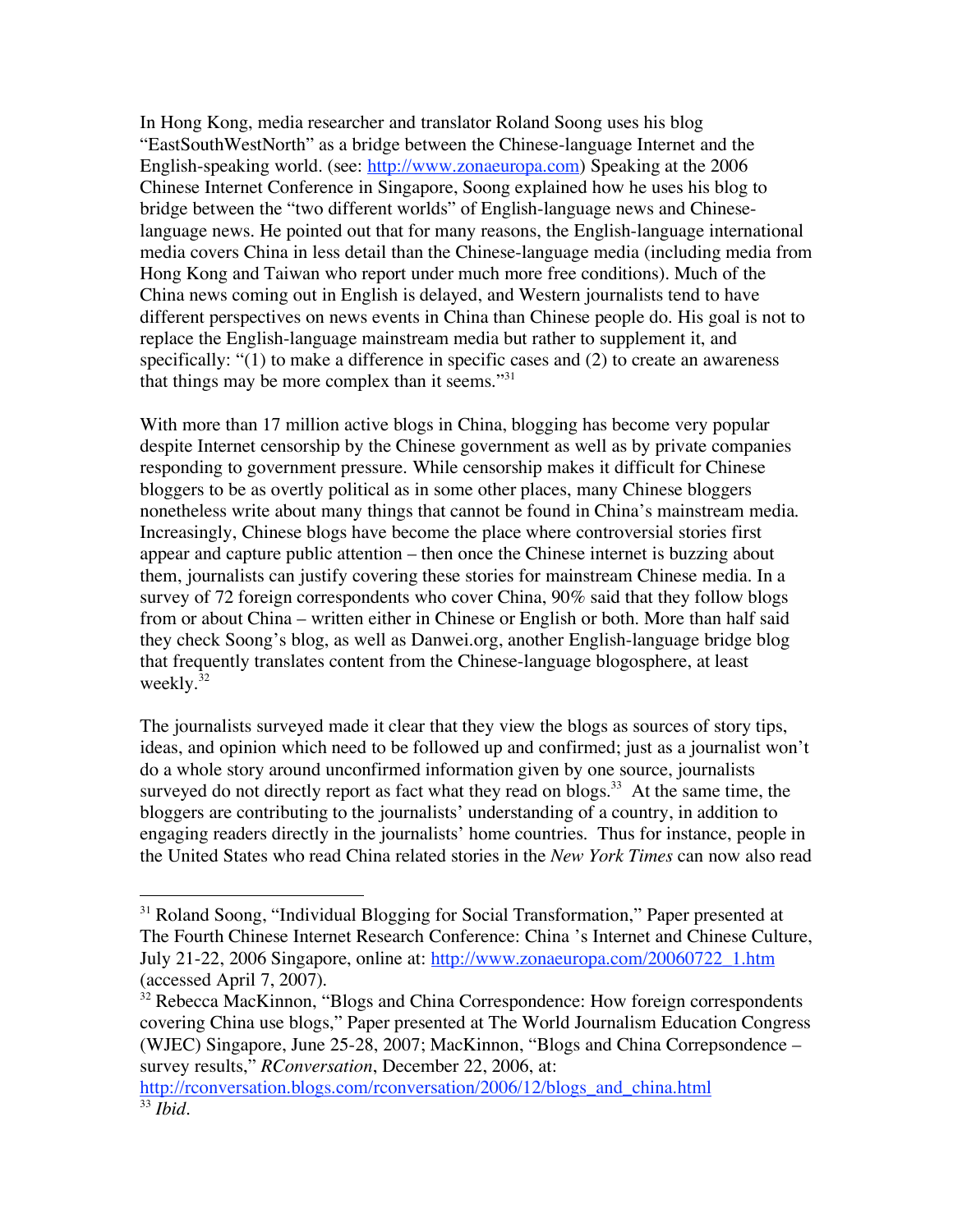the work of many people blogging from China, if they want to get a deeper sense of what is happening there and how people living there actually view the country. Sensing from the impact of Soong's work that there is a demand by non-Chinese speakers for direct, personal perspectives from the Chinese blogosphere, several online volunteer-driven collective translation projects have emerged, providing translations of citizen writing from the Chinese-language Internet.<sup>34</sup> This is one of many examples of how media sources from various parts of the world are becoming more diversified, and how individual voices are making a difference via blogs in terms of how people in one country can learn about people and events in another.

The non-profit bloggers' network, Global Voices Online (co-founded in 2004 by this author and Ethan Zuckerman) is another attempt to help curate and aggregate credible voices coming from bloggers in the developing world and non-West. As of this writing, the site's content is managed and edited by a team of ten blogger-editors – all respected bloggers in their own regional "blogospheres." These editors also manage a stable of nearly one hundred volunteer bloggers who contribute longer feature posts about what bloggers in their countries are buzzing about. Seven more bilingual bloggers translate content from blogs written in Chinese, Arabic, Persian, French, Spanish, Portugese, and Russian. The site does not set out to replace existing global news agencies, but rather seeks to serve as a supplement, creating a channel via which citizens around the world can bring attention to events, issues, and viewpoints that may not be getting media attention otherwise. Global Voices editors also make clear that while the site's regional editors are selected for their knowledge of the blogs they are linking to, any source should be approached with skepticism until it earns one's trust. According to the site's "Frequently Asked Questions" section:

We do not believe that any one piece of information or analysis from any single source should be unconditionally believed by the reader (or listener or viewer). This goes for works by professional journalists as well as the work of bloggers. We encourage you to approach all information on all blogs – including Global Voices – with skepticism until you get to know the background, biases, and inevitable human weaknesses of the people writing the blog.<sup>35</sup>

With much online citizen media being created by people who have open political biases (like the Egyptian opposition blogger) or clear professional agendas (like the Congolese park ranger), and with Western news professionals forsaking much of the developing world, what are the consequences? How is the public to separate truth from agitprop? Some warn that we are entering a dangerous era of mob rule in media. Others argue that professionals originally laid claim to more credibility than they ever deserved, that

 <sup>34</sup> Jeremy Goldkorn, "Open source translation websites," *Danwei*, March 30, 2007, at: http://www.danwei.org/internet/open\_source\_translation\_websit.php (accessed April 7, 2007).

<sup>35</sup> "Frequently Asked Questions," *Global Voices Online,* at:

http://www.globalvoicesonline.org/top/faq-frequently-asked-questions/ (Accessed April 5, 2007)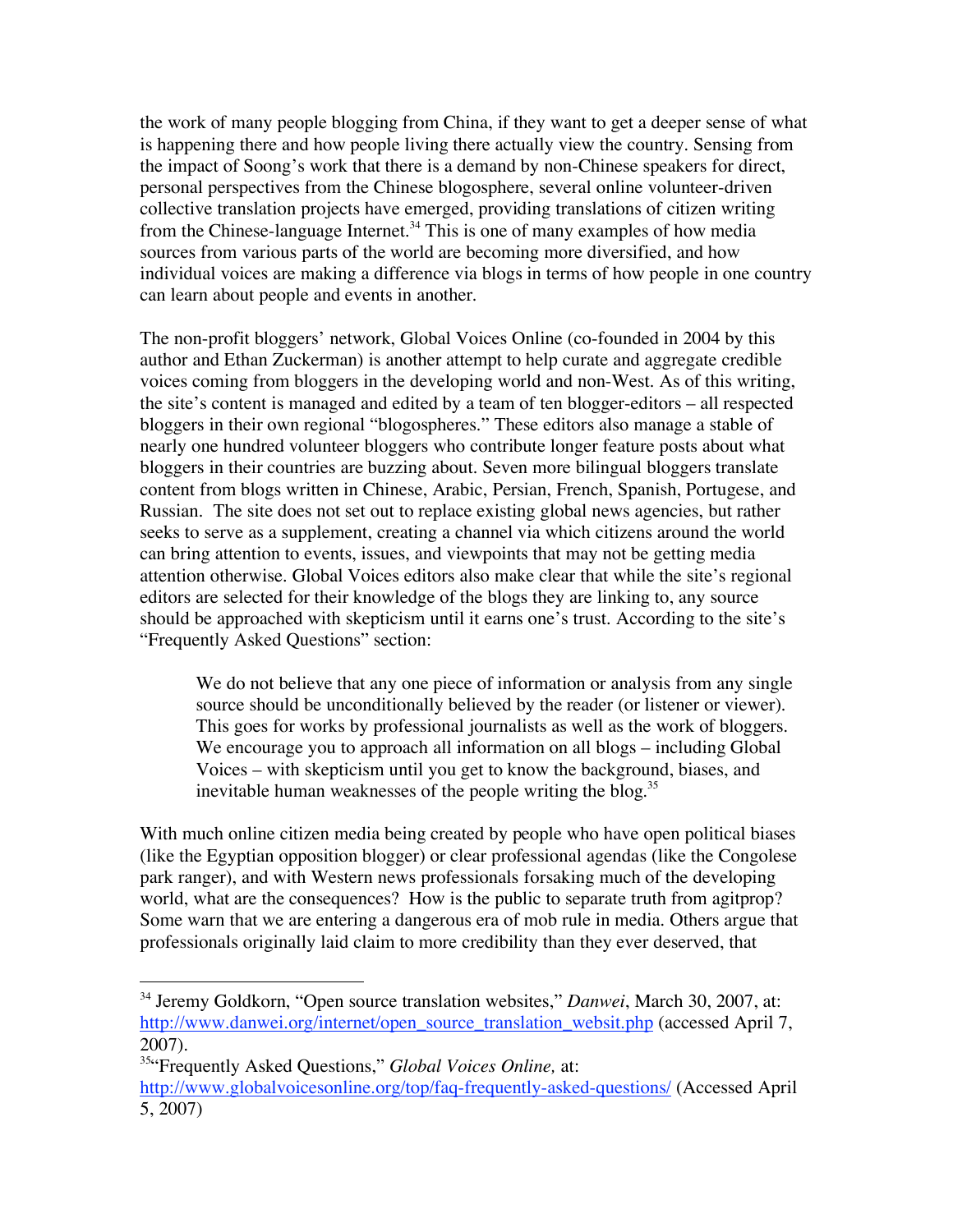objectivity is a nice but unreachable ideal, and that the ability of more voices to speak more easily will make it more likely that lies, omissions, or inaccuracies in reporting will be exposed – all to the public benefit.

# **Questions of Credibility**

Arguments about the credibility of blogs and journalists have raged in the United States since blogs first began to impact the news cycle there in 2002. While some occasionally "break" news, most often in the U.S. they have called attention to events and issues overlooked or under-emphasized by the mainstream media. In late 2002, several bloggers, including the anonymous blogger called "Atrios," bloggers Joshuah Micah Marshall of *Talking Points Memo* and Glenn Reynolds of *Instapundit* called attention to segregationist remarks made by then-Senate Majority Leader Trent Lott, remarks which had largely been ignored by the mainstream media. The ensuing buzz-storm they created helped lead to Lott's resignation.<sup>36</sup> While Lott's controversial remarks were originally reported by mainstream media, they were not treated as significant at the time they were made. It was the weblogs that picked up on what had been a fleeting media mention of Lott's controversial comments. The blogs continued to insist that these comments required public attention, igniting a public debate which eventually fed back into the mainstream media. Media professionals and political analysts agreed that this debate was unlikely to have been ignited if it had not been for the blogs, because the professional media had moved on to other stories – and because of the way in which the media works in "news cycles," it is not in the habit of revisiting "old" stories if those stories failed to generate controversy when initially reported. $37$ 

Since then, American bloggers have had a growing impact on public discourse and political outcomes in the United States. In 2004 conservative bloggers brought down the U.S. Television anchor Dan Rather after one of his reports on the CBS news magazine show, 60 minutes, was found by bloggers to have relied on forged documents in its research about President George W. Bush' national guard service record.<sup>38</sup> In 2006 liberal democratic bloggers were credited with the victory of antiwar candidate Ned Lamont against incumbent Senator Joseph Lieberman in the Democratic primary election

http://www.ksg.harvard.edu/presspol/Research\_Publications/Case\_Studies/1731\_0.pdf <sup>38</sup> Mark Memmott, "Scoops and skepticism: How the story unfolded," USA Today,

 <sup>36</sup> Oliver Burkeman, "Bloggers catch what Washington Post missed," *The Guardian*, December 21 2002, p.13 **.**

 $37$  Esther Scott, "Big Media Meets the Bloggers," Harvard Kennedy School of Government Case Study commissioned by Alex Jones, director, Joan Shorenstein Center on the Press, Politics and Public Policy, at:

September 21, 2004, at:

http://www.usatoday.com/news/politicselections/nation/president/2004-09-21-guardscoops-skepticism\_x.htm (accessed April 7, 2007)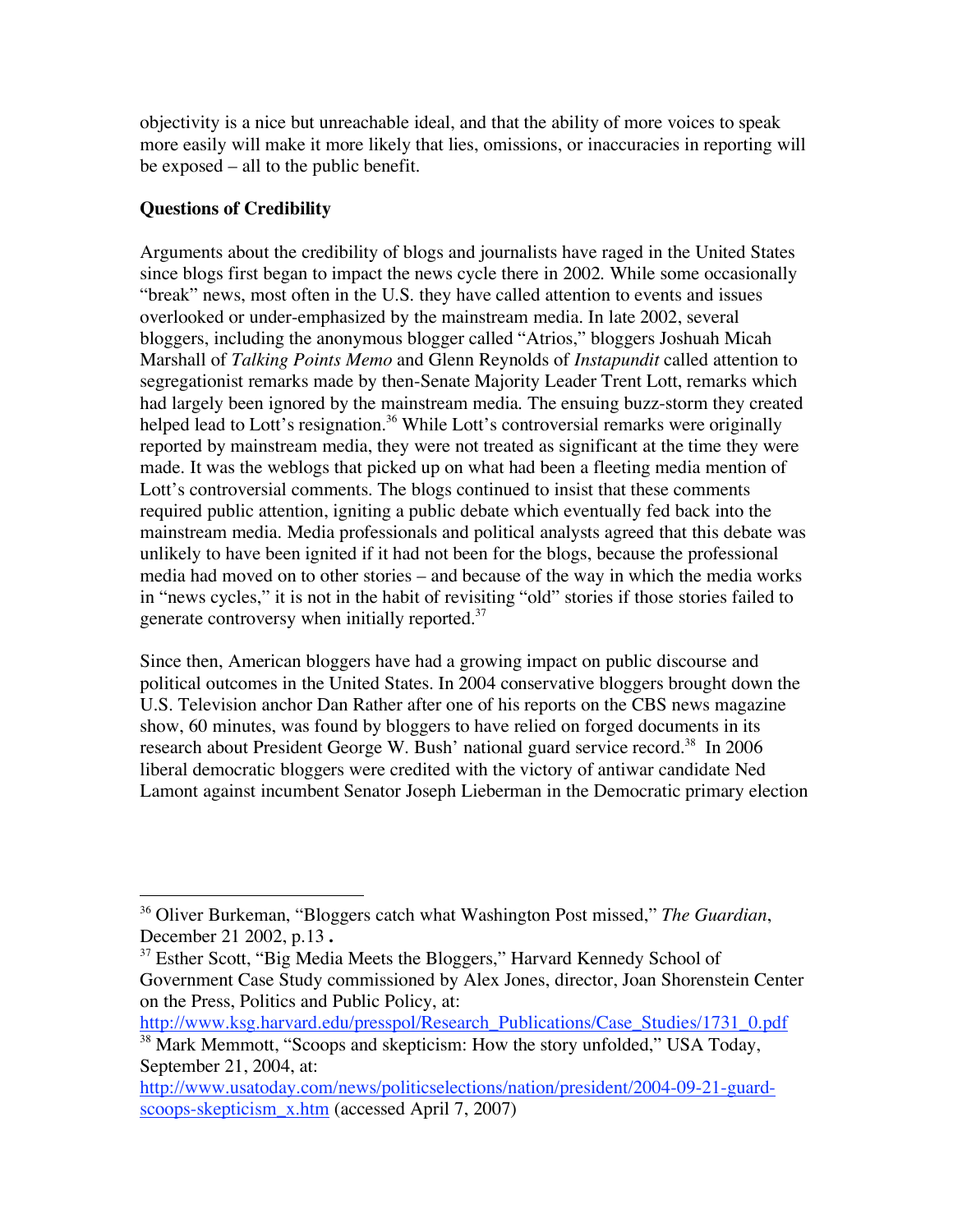for senate.<sup>39</sup> The partisanship - and frequent rejection of ideals such as "neutrality" or "objectivity" by many bloggers in the United States - has frequently been cited as cause for concern by media scholars and members of the professional news media.<sup>40</sup> Many bloggers counter that the so-called "mainstream media" is neither as neutral nor objective as it claims, and that bloggers are merely being more honest and transparent than most media organizations about their biases.<sup>41</sup>

In response to such debates, in January 2005, a conference titled "Blogging, Journalism and Credibilty" was convened at Harvard University. 50 journalists, bloggers, news executives, media scholars, and librarians were invited to sit down over the course of two days to try and make sense of how blogging is transforming journalism. According to the conference report, the gathering sought to address a number of fundamental questions:

To what extent have blogs chipped away at the credibility of mainstream media? Is credibility a zero-sum game - in which credibility gained by blogs is lost by mainstream media and vice versa?

Conference participants believed the answer, ultimately, is no. Bloggers and professional journalists alike share a common goal: a better informed public and a stronger democracy.<sup>42</sup>

New York University's Jay Rosen, in an essay for the conference and opening remarks, declared "Bloggers vs. Journalists is Over." While professional journalists no longer hold complete "sovereignty" over journalism, he argued, that need not mean the end of the profession:

…this does not have to mean declining influence or reputation. It does not mean that prospects for the public service press are suddenly dim. It does, however,

 <sup>39</sup> Shailagh Murray, "Lamont Relied On Net Roots -- And Grass Roots," *The Washington Post*, August 9, 2006, at: http://www.washingtonpost.com/wp-

dyn/content/article/2006/08/08/AR2006080801766.html (accessed April 7, 2007). <sup>40</sup> See Nicholas Lemann, "Amateur Hour," *The New Yorker*, August 7, 2006, at: http://www.newyorker.com/archive/2006/08/07/060807fa\_fact1 (accessed April 7, 2007); and Corey Pein, "Blog-Gate," Columbia Journalism Review, January/February 2005, at: http://cjr.org/issues/2005/1/pein-blog.asp (accessed: April 7, 2007).

<sup>41</sup> One strong proponent of this viewpoint is Glenn Reynolds, of the blog *Instapundit*. See Glenn Reynolds, *An Army of Davids: How Markets and Technology Empower Ordinary People to Beat Big Media, Big Government, and other Goliaths*, (Nelson Current, 2006).

<sup>&</sup>lt;sup>42</sup> Rebecca MacKinnon, "Blogging, Journalism, and Credibility: The Conference Report," Harvard University, 2005, at: http://cyber.law.harvard.edu/webcred/?p=71 (accessed: April 7, 2007).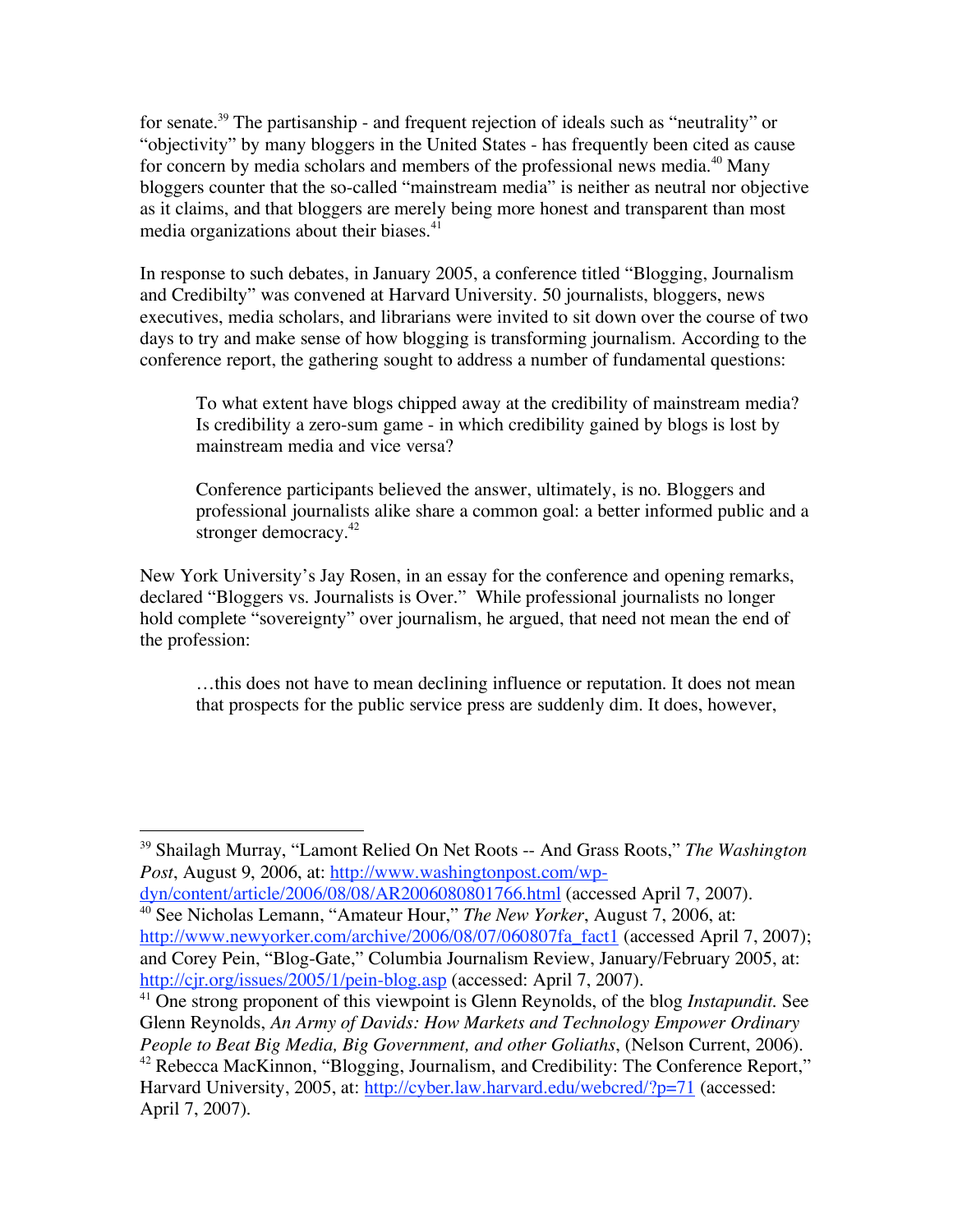mean that the old political contract between news providers and news consumers will give way to something different, founded on... a new "balance of power."<sup>43</sup>

The conference's "take-away" conclusions were as follows:

- The new emerging media ecosystem has room for citizens' media like blogs as well as professional news organizations. There will be tensions, but they'll complement and feed off each other, often working together.
- The acts of "blogging" and "journalism" are different, although they do intersect. While some blogging is journalism, much of it isn't and doesn't aim to be. Both serve different and valuable functions within the new evolving media ecosystem.
- Ethics and credibility are key, but extremely hard to define. There are no clear answers about how credibility is won, lost, or retained - for mainstream media or bloggers. It's impossible and undesirable for anybody to set "ethical standards" for bloggers, but it's also clear that certain principles will make a blogger or journalist more likely to achieve high credibility. Transparency is key but isn't enough. Credibility also depends on a relationship of trust that is cultivated between the media organization or blog and the people it aims to serve.
- Many media organizations now see blogging or the use of some form of participatory citizens' media - as a way to build loyalty, trust, and preserve credibility. They are still experimenting with ways to do that.<sup>44</sup>

To date, examples of ways in which news organizations are using blogs or building synergies with bloggers include: Blogging by reporters at the *Greensboro News & Record* and cross-linkages between the newspaper's website and a local blogging community, Greensboro 101; the hosting of a blogging community, "Comment is Free" by *The Guardian* newspaper in the United Kingdom; links to blogs on article pages of the *Washington Post's* website; a partnership between Reuters news agency and the international bloggers' network *Global Voices Online*, in which links to blogs are highlighted on select pages of Reuters news websites. <sup>45</sup> There are also other projects geared toward synergizing the best of what bloggers and journalists have to offer. The most ambitious to date is a project called Newassignment.net, founded by Prof. Jay Rosen, whose goal is "to spark innovation in journalism by showing that open collaboration over the Internet among reporters, editors and large groups of users can

 <sup>43</sup> Jay Rosen, "Bloggers vs. Journalists is Over," *Pressthink*, January 21, 2005, at: http://journalism.nyu.edu/pubzone/weblogs/pressthink/2005/01/21/berk\_essy.html (accessed: April 7, 2007).

<sup>44</sup> MacKinnon, "Blogging, Journalism, and Credibility," *op. cit.*

<sup>45</sup> See: *Greensboro News & Record* at: http://www.news-record.com/, *Greensboro 101* at: http://www.greensboro101.com/, *Comment is Free* at:

http://commentisfree.guardian.co.uk/index.html, *Reuters Africa* at: http://africa.reuters.com/ (all accessed April 7, 2007).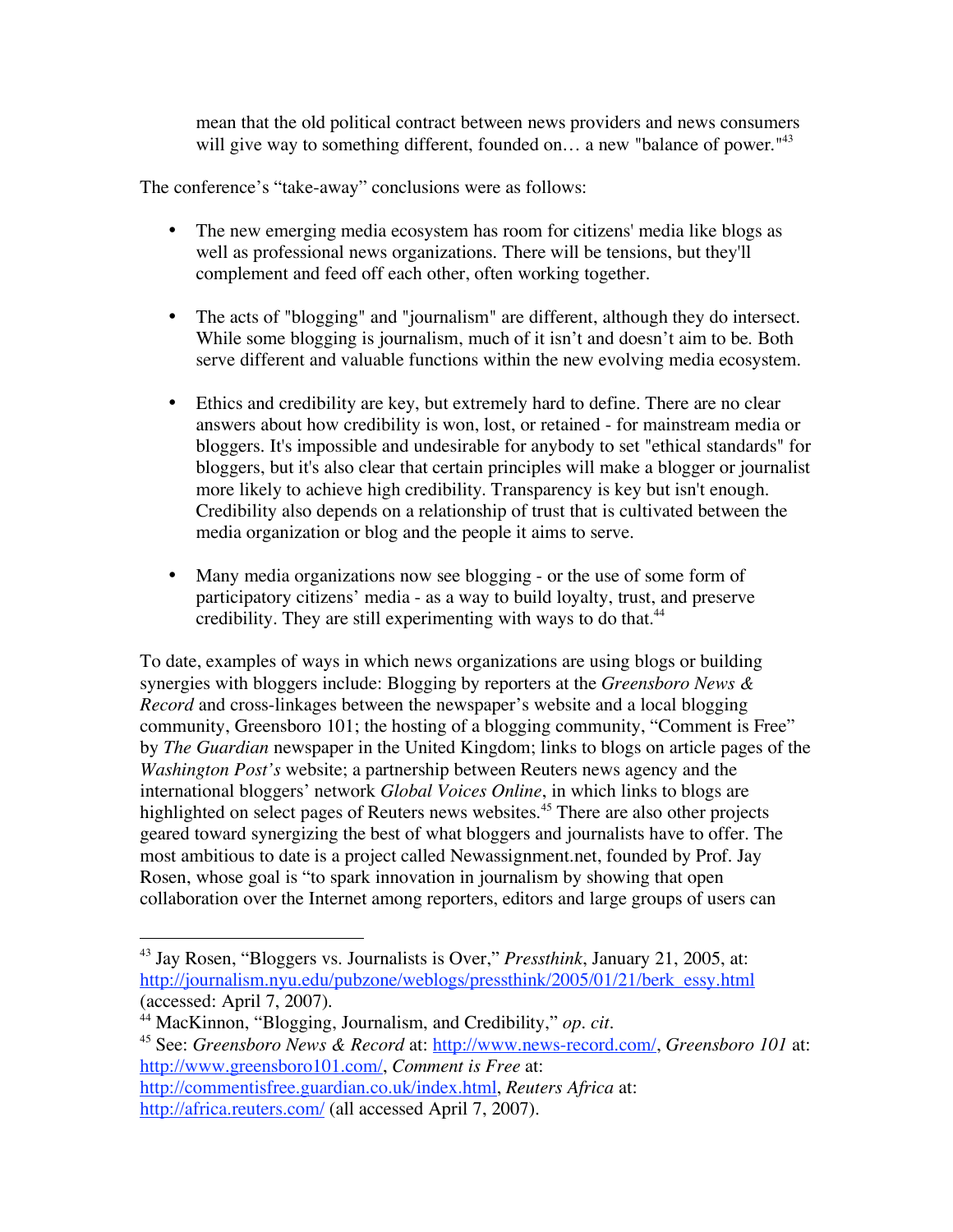produce high-quality work that serves the public interest, holds up under scrutiny, and builds trust." <sup>46</sup> The project's first "assignment," called "Assignment Zero:" a report about the online phenomenon of "crowdsourcing" carried out in collaboration with *Wired* magazine. As of this writing it is still ongoing. Daily progress reports can be found at the project website: http://zero.newassignment.net/.<sup>47</sup>

# **Seeking synergies**

As the Global Voices international bloggers community has grown, its participants have pointed out that bloggers in most countries tend to represent internet-savvy, affluent white-collar elites, and cannot be considered representative of their nations' people as a whole.<sup>48</sup> Until people from all social strata and from most of the world's countries are speaking out online, the global blogosphere can only be considered a conversation amongst the world's wired elites. This is one reason why the role of professional journalists remains important: to get to the many places where no internet connections exist, and talk to people who for whatever reasons are not finding the time or the resources to go online and blog. In future, news organizations with sparse resources might consider making special effort to deploy journalists to places where ordinary people are creating little or no online media.

Another barrier to truly representative participation in the global discourse is censorship. According to the OpenNet Initiative, a joint project of Harvard Law School, Cambridge, Oxford, and the University of Toronto, about two dozen governments now censor the Internet in their countries. Internet blocking, or "filtering" not only prevents people using the Internet networks in a particular country to access certain overseas websites.<sup>49</sup> Censorship and surveillance conducted by service and content providers (often with the help of Western companies) are preventing people from publishing online, either by

conversation-community/ (accessed April 5, 2007)

 <sup>46</sup> Jay Rosen, "Welcome to NewAssignment.Net," *Newassignment.net*, August 19, 2006, at: http://www.newassignment.net/blog/jay\_rosen/welcome\_to\_newassignment\_net; and, "Journalism goes pro-am," Comment is free, September 20, 2006, at:

http://commentisfree.guardian.co.uk/jay\_rosen/2006/09/post\_394.html (both accessed April 7, 2007).

<sup>47</sup> Jay Rosen, "Letter to All Participants: Why We're Doing This," *Assignment Zero*, March 14, 2007, at: http://zero.newassignment.net/about

<sup>48</sup> Rebecca MacKinnon, "Global Voices Summit: Emergence of a Conversation Community," *Global Voices Online*, December 13, 2005, at: http://www.globalvoicesonline.org/2005/12/13/global-voices-summit-emergence-of-a-

<sup>49</sup> Richard Waters, "Web censorship spreading globally," *The Financial Times*, March 14, 2007, at: http://www.ft.com/cms/s/1dbb5faa-d268-11db-a7c0-000b5df10621.html

<sup>(</sup>accessed April 5, 2007) ; Also see: Nart Villeneuve, "The Filtering Matrix," *First Monday*, January 4, 2006, at: http://www.firstmonday.org/issues/issu11\_1/villeneuve/ (accessed April 5, 2007)